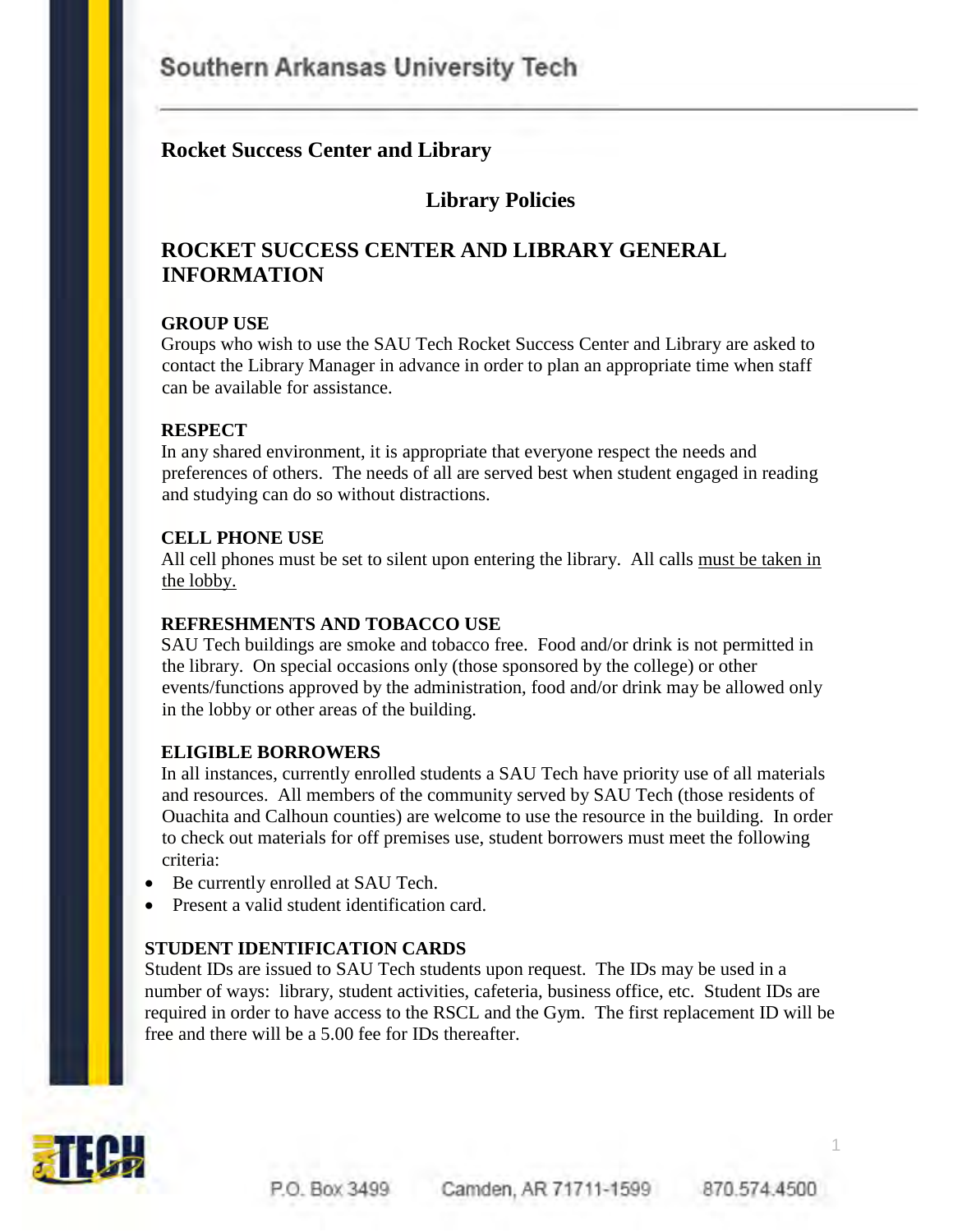# Southern Arkansas University Tech

#### **CHARGE OUT MATERIALS**

Books: Books in the general collection circulate for 1 week with the privilege of renewal. A maximum of 3 books/items may be checked out at any one time. Overdue books are assessed a fine of \$0.10 day

Reserve Materials: Materials in the Reserve Collection are high demand items that are placed on reserve by faculty members or are high demand items. Circulation periods vary from 1 hour to 1-week loan and are usually specified by the instructor not to exceed normal borrowing time limits. Overdue fines for Reserve Materials can run as high as \$1.00 per day/hour for each item overdue.

CD-ROMs: Only those CD-ROMs that accompany texts are for 1-week checkout. Other CD-ROMs check out for 3 days-1 week.

Audiocassettes: Audiocassettes may be checked out for a 2-day period. Overdue fines are levied at \$1.00 per day.

DVDs: DVDs circulate for a period of 2 days. Overdue fines for DVDs are levied at \$1.00 per day.

#### **FINES AND PENALTIES**

Overdue Books: Fines are levied for overdue books \$0.10 a day if they are from the Main Stacks.

Overdue Materials: Any book or audiovisual (audiocassettes, DVDs or CD-ROMs) which have been overdue for more than 1 week or at the end of the semester, is presumed missing or lost and a replacement cost (minimum charge is \$25.00) plus a \$5.00 processing fee is charged to the borrower. (See Missing/Lost Materials Policy) Recalled Materials: Overdue items that have been requested by another patron are recalled to the RSCL. Failure to respond within 24 hours results in fines levied at \$1.00 per day.

Special Charges: Special Charges may be granted to faculty/staff and other patrons upon approval of the Library Manager.

Students are responsible for all items checked out to their identification number. All fines must be cleared before further checkouts are permitted. Fines do not accumulate during holidays, college recess days or on Saturdays and Sundays. For students, grades, transcripts, registration and/or graduation will be blocked until all items are returned and/or all fines cleared with the RSCL.

#### **MISSING/LOST MATERIALS**

Missing or lost materials are charged at replacement cost (minimum charge is \$25.00) in addition to a \$5.00 processing fee. It is wise to notify the Library Manager as soon as possible of any item presumed lost so as to halt the accumulation of overdue fines.

#### **DAMAGED MATERIALS**

Damaged materials must be paid at current market replacement/repair value plus a \$5.00 processing fee. (See Replacement Cost Policy as follows.)

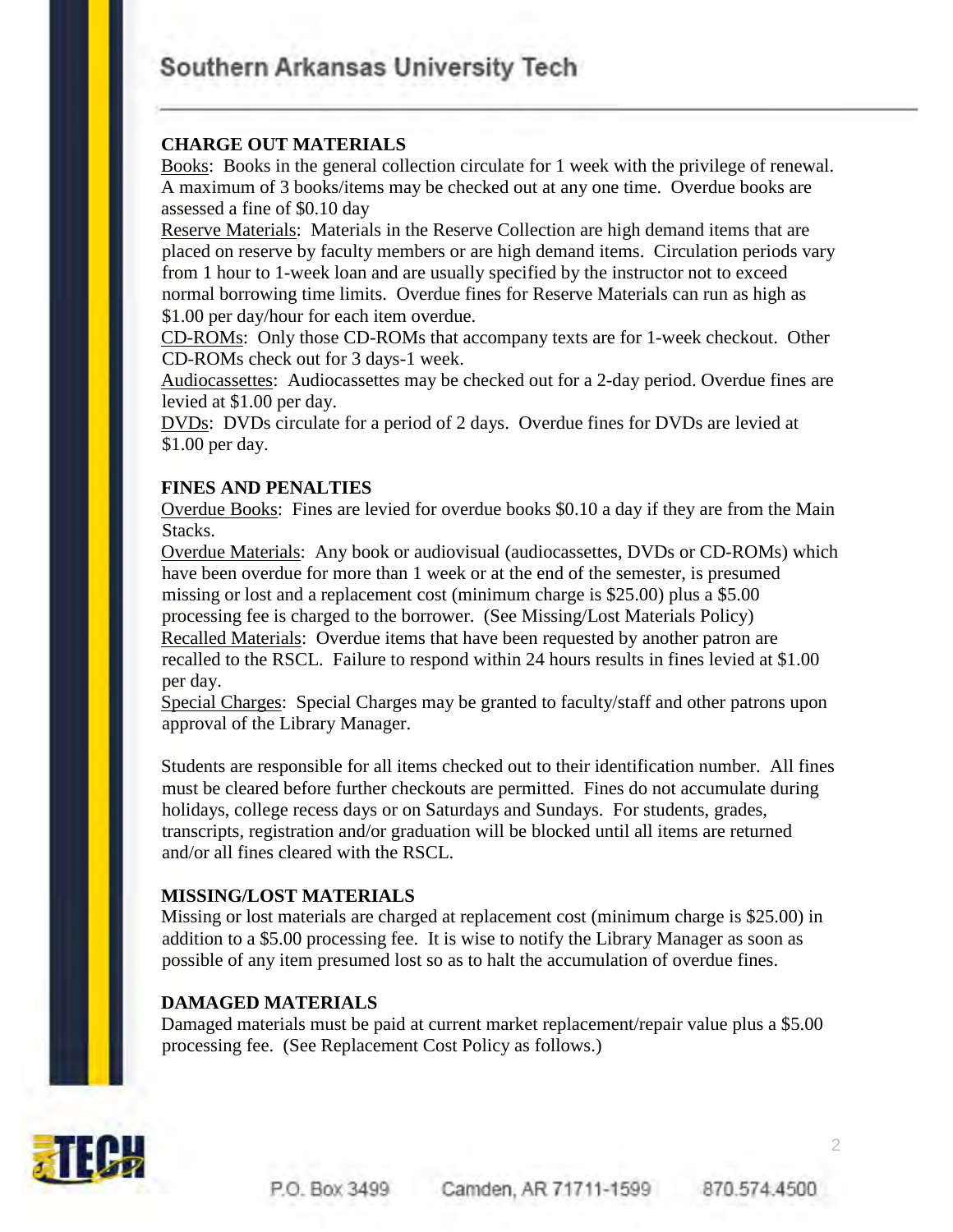## **REPLACEMENT COST**

Replacement cost is assessed for missing, lost or damaged items. The minimum replacement charge is \$25.00 plus a \$5.00 processing fee. Replacement cost is determined by utilizing the current book seller of the library.

# **END OF SEMESTER RECALL**

A general recall of all materials checked out to students is conducted at the end of the semester. All materials must be returned by the last day before final exams week. The recall notice is emailed prior to exam week. Recall due dates supersede all previously established due dates. Failure to respond to the recall notice will result in grades, transcripts and registration being blocked.

# **LIBRARY SERVICES:**

# **PUBLIC ACCESS CATALOG**

The library's online catalog is located at http:library.sautech.edu. This site allows you to search the catalog for books, e-books, and audiovisuals, as well as access articles through electronic databases.

## **ONLINE DATABASES**

The Rocket Success Center and Library offers a variety of online subscription databases. Please inquire at the Circulation Desk or call the library at 870-574-4518 for usernames and password information for students.

# **INTERLIBRARY LOAN**

SAU Tech recognizes the value of resource sharing through interlibrary loans. Since it is economically and physically impossible for an individual library to fulfill all the research and recreational needs of its patrons, the SAU Tech RSCL has developed plans for resource sharing. Interlibrary loan (ILL) requests are free to student, faculty and staff. If the lending library should impose any fees or charges, those costs re passed to the individual that initiated the request. Overdue fines for ILL are assessed at \$1.00 a day.

# **COPIES**

Copies in the RSCL cost \$0.10 for black and white copies/printouts per side. Color printouts are \$0.25 per copy per side. All students start each semester with \$5.00 worth of free printing in their printing accounts. Students can add more money to their printing accounts for more computer-generated printouts at the Business Office Window in the Administration Building. Printing accounts refresh new each semester and any amount left over is non-refundable.

#### **INTERNET USE**

Internet access is provided as a service to SAU Tech patrons. The RSCL strongly encourages the use of the Internet for educational purposes only. (Please refer to your